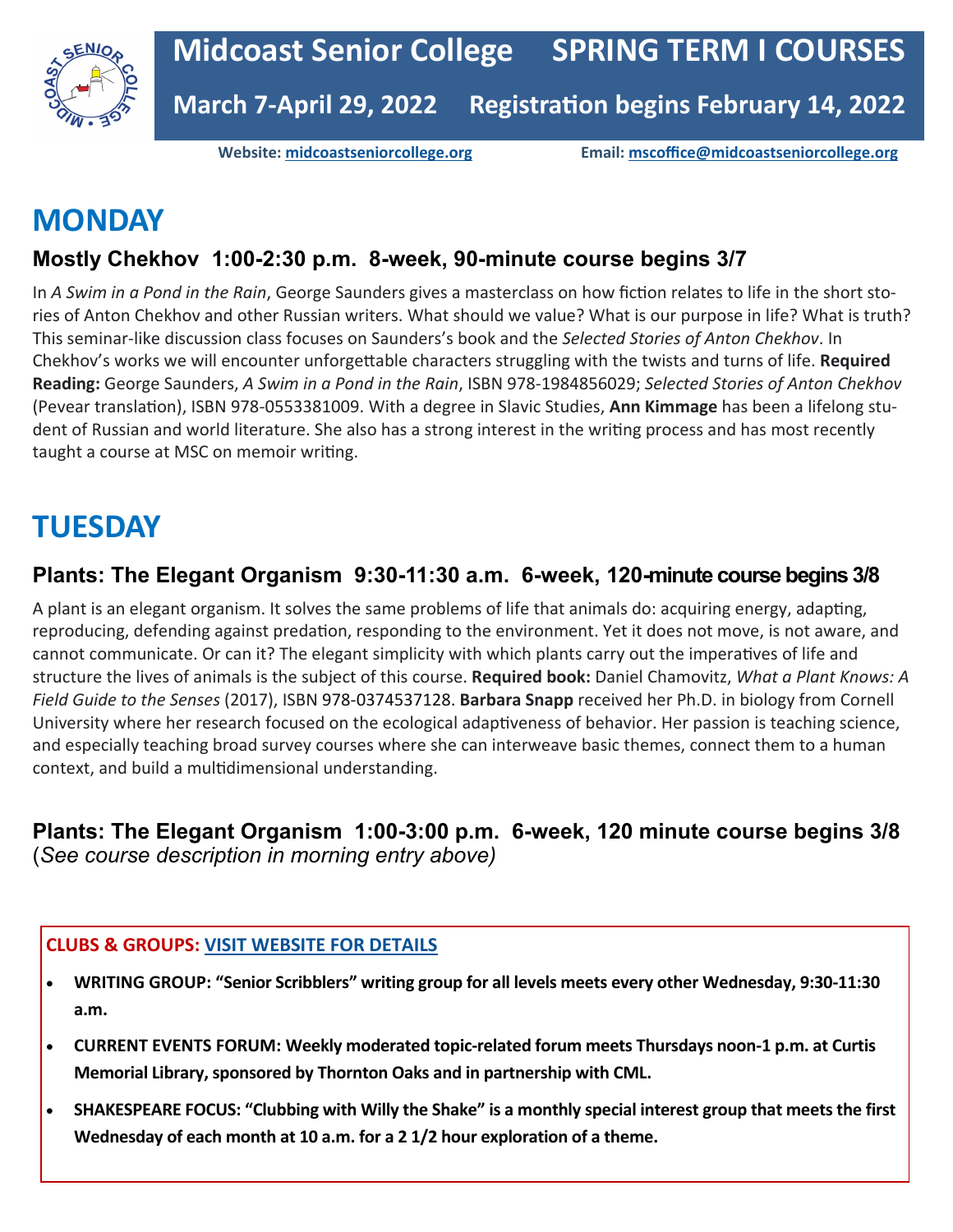

**Website: [midcoastseniorcollege.org](http://www.midcoastseniorcollege.org) Email: [mscoffice@midcoastseniorcollege.org](mailto:mscoffice@midcoastseniorcollege.org)**

# **WEDNESDAY**

### **American Sign Language - Level I 9:30-11:00 a.m. 6-week, 90-minute course begins 3/9**

Learn basic sign language communication, including the manual alphabet, fingerspelling, numbers, vocabulary (colors, animals, foods, etc.), Deaf culture, and familiar phrases that will enhance your communication with Deaf and hard of hearing family, friends, co-workers, students, clients, and customers. No previous sign language experience is necessary. ASL is a visual language, so no textbook or dictionary is required. Instructor will supply handouts and all materials. **Martin Samelson** has taught college and high school students, as well as private lessons and corporate programs. His experience supporting Deaf job seekers enhances his classroom presentations.

### **The Whole Shebang: Universe, Life, Consciousness, Meaning 1:00-3:00 p.m. 8-week, 120-minute course begins 3/9**

Space and time, matter and energy, the Cosmos, life, consciousness and meaning—can all these manifestations of our Universe be understood in purely naturalistic terms accessible through scientific inquiry, or is there something more to it than that? Can the Universe in all its amazing hierarchical complexity simply emerge naturally without any explicit plan or design? And, given an impersonal Universe, what of truth, beauty, love, spirit, and human existence itself? Does any of that have meaning beyond what we subjectively give to it? This course addresses such big questions. **Required reading:** Sean Carroll, *The Big Picture: On the Origin of Life, Meaning and the Universe Itself*, ISBN 978-1101984253. With a doctorate in ecology and evolutionary biology, **Fred Cichocki** has been a college professor for nearly 50 years. His eclectic interests span science, culture, philosophy—The Big Picture. Among his other pursuits, he mentors research projects for high schoolers, is Adjunct Curator of Vertebrates at the Maine State Museum, and co-founder of the Maine Master Naturalist Program.

### *THANK YOU, MSC SPONSORS!*

**Atlantic Federal Credit Union, Bath Savings Institution, The Highlands, Joane Tait-Legacy Properties Sotheby's Int'l Realty, Just Framing, Maine Pines Racquet & Fitness, MW Sewall, NorwaySavings Bank, Now You're Cooking, Rhumbline Advisers, Riley Insurance, Sunnybrook Village, Thornton Oaks**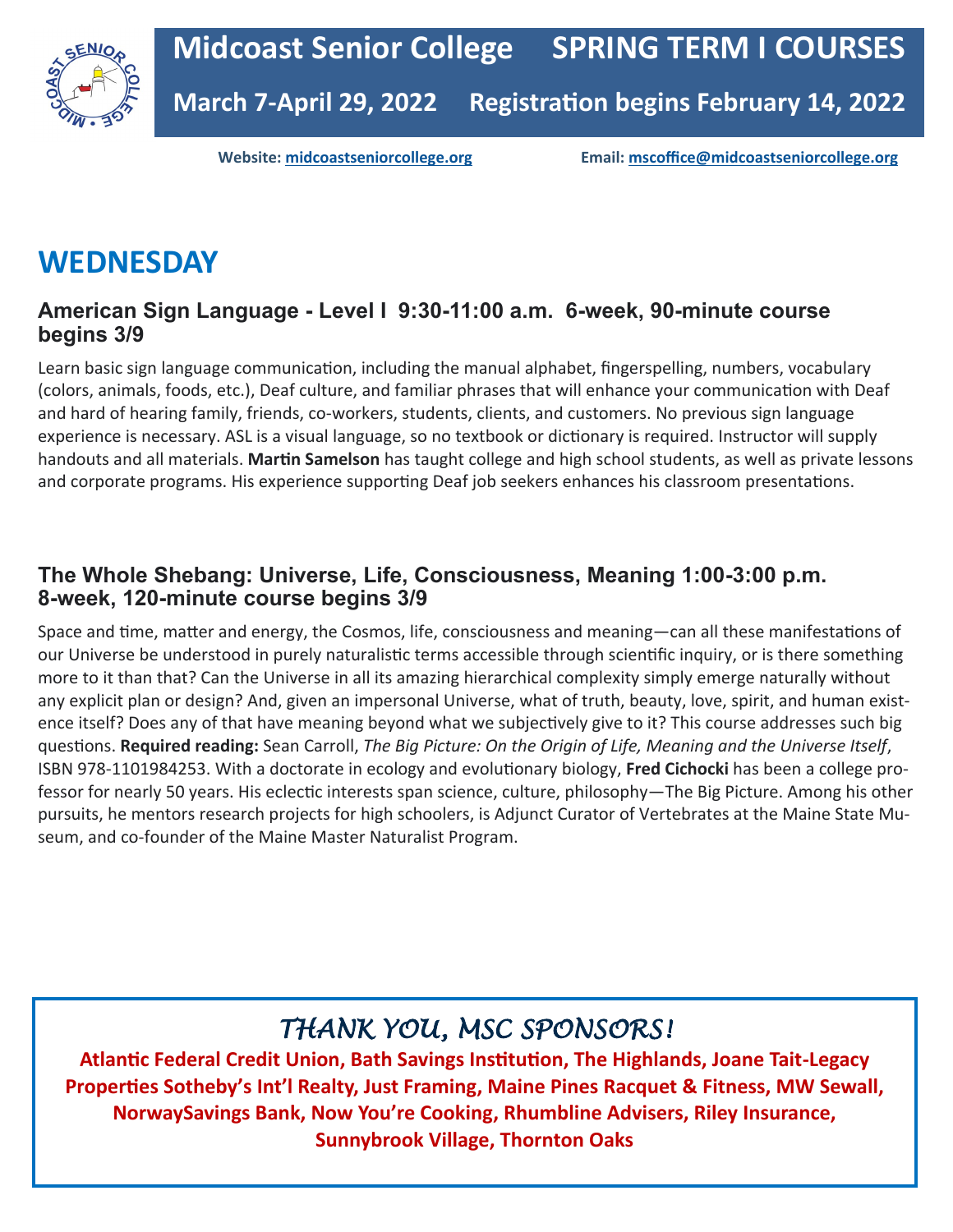

**Website: [midcoastseniorcollege.org](http://www.midcoastseniorcollege.org) Email: [mscoffice@midcoastseniorcollege.org](mailto:mscoffice@midcoastseniorcollege.org)**

# **THURSDAY**

### **What Do Colleges and Universities Owe Democracy? 9:30-11:00 a.m. 6-week, 90-minute course begins 3/10**

Ronald Daniels's account of liberal education points to a "vital tension" in liberal democracies, arising as they work to bind "the notion of a government responsive to popular will to the imperative to protect individual rights and preserve rule of law." As president of Johns Hopkins University, Daniels contends universities must provide students with a civic education that prepares them for the responsibilities of democratic citizenship, and maintains universities fail to recognize, let alone meet this responsibility. Daniels discusses historical attempts to address this and offers his own proposals. In this course we will critically study his analysis and proposals. **Required reading:** Ronald J. Daniels, *What Universities Owe Democracy*, ISBN 978-1421442693 (Kindle or hardcover). **Bruce Hauptli** is an Emeritus Professor of philosophy at Florida International University in Miami, FL where he taught for thirty-nine years. During this tenure he served as a departmental chairperson, the chairperson of the Faculty Senate (for six years), and in the Central Administration. He has taught six different courses for MSC.

### **Murder in London 1:00-3:00 p.m. 8-week, 120-minute course begins 3/10**

London is a powerful central city, of course, and many detective novelists came of age there. This course's books are Dorothy Sayers, *Murder Must Advertise*; John Dickson Carr, *Fire, Burn!*; Margery Allingham, *Death of a Ghost*; and Sarah Caudwell, *The Shortest Way to Hades*. We will start with a quick reading of a Sherlock Holmes story, "A Scandal in Bohemia." **Required reading**: Dorothy L. Sayers, *Murder Must Advertise*, ISBN 978-0061043550; Margery Allingham, *Death of a Ghost*, ISBN 978-0553249583; John Dickson Carr, *Fire, Burn!*, ISBN 978-0441229109; Sarah Caudwell, *The Shortest Way to Hades*, ISBN 978-0440212331; Arthur Conan Doyle, "A Scandal in Bohemia" in *The Adventures of Sherlock Holmes*, (any version). **Susan Ransom**  is a retired architectural marketer who has been reading detective fiction all her life in order to avoid doing her homework. She is an editor of art history and historical publications and has an M.A. in English from Clark University.

## **FRIDAY**

### **Whitman and Dickinson: Two Flowerings of the Emersonian Seed 9:30-11:00 a.m. 6-week, 90-minute course begins 3/11**

This six-week course will explore—via close reading and discussion—selected poems by Walt Whitman and Emily Dickinson. Specifically, we'll consider how both poets embody, in opposing ways, the kind of artistic expression that Ralph Waldo Emerson called for in his essay, "The Poet," which Whitman heard in lecture form in 1842. These two remarkable voices in American letters will assuredly stimulate lively discussion. **Reading:** Best versions are to be found on-line at the Emily Dickinson Archive [\(www.edickinson.org\)](http://www.edickinson.org) and the Walt Whitman Archive [\(www.whitmanarchive.org\).](http://www.whitmanarchive.org) Emerson's essay, *The Poet*, can be found at [www.poetryfoundation.org/](http://www.poetryfoundation.org/articles/69389/from-thepoet) [articles/69389/from](http://www.poetryfoundation.org/articles/69389/from-thepoet)-thepoet). Information on book versions is available on MSC's website. **John Haile** (B.A. Bates, M.A. Middlebury) recently retired from a career as an English teacher and administrator at Avon Old Farms School in Connecticut, Western Reserve Academy in Ohio, and Brooks School in Massachusetts.